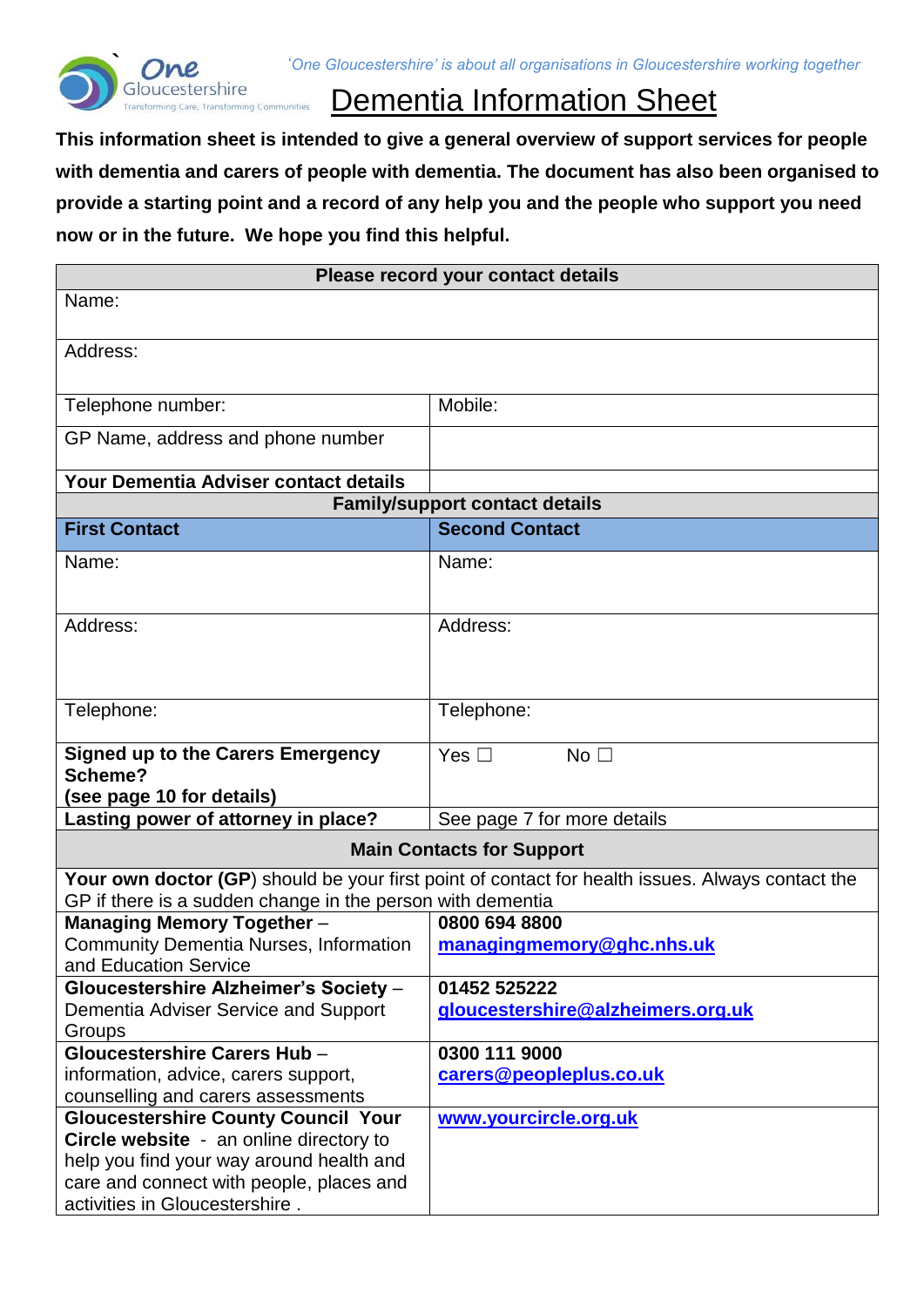#### **Contents**  $\ddot{\phantom{a}}$

| The term carer in this document refers to people who provide unpaid support to someone with dementia |  |
|------------------------------------------------------------------------------------------------------|--|
|                                                                                                      |  |
|                                                                                                      |  |
|                                                                                                      |  |
|                                                                                                      |  |
|                                                                                                      |  |
|                                                                                                      |  |
|                                                                                                      |  |
|                                                                                                      |  |
|                                                                                                      |  |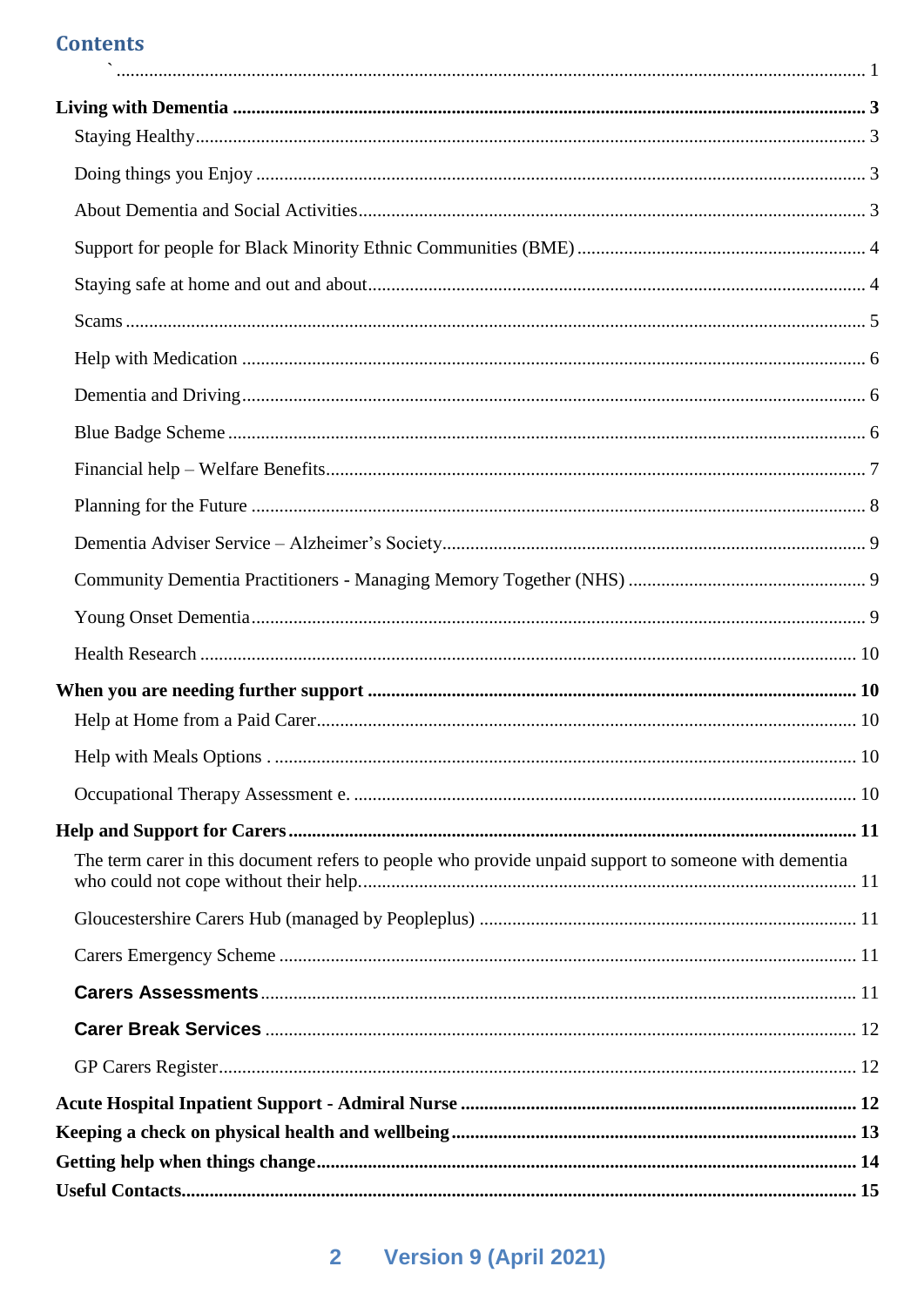# <span id="page-2-0"></span>**Living with Dementia**

**A diagnosis of dementia does not mean that life is over. Living one day at a time, staying healthy, doing the things you enjoy and finding ways to maintain independence for as long as possible are things that can help you to live as well as possible with the condition.**

<span id="page-2-2"></span><span id="page-2-1"></span>

| <b>Staying Healthy</b>                                                                                                                                                                                                                                                                                                                                                                   | <b>Notes:</b> |
|------------------------------------------------------------------------------------------------------------------------------------------------------------------------------------------------------------------------------------------------------------------------------------------------------------------------------------------------------------------------------------------|---------------|
| Try to maintain a healthy diet and exercise as often as you feel able                                                                                                                                                                                                                                                                                                                    |               |
| Rest when you are tired                                                                                                                                                                                                                                                                                                                                                                  |               |
| Take medications as prescribed                                                                                                                                                                                                                                                                                                                                                           |               |
| Stay connected to family members and friends                                                                                                                                                                                                                                                                                                                                             |               |
| Ask for help when you need it                                                                                                                                                                                                                                                                                                                                                            |               |
| Doing things you Enjoy                                                                                                                                                                                                                                                                                                                                                                   |               |
| Hobbies: If you enjoy cooking, gardening, fishing or sports, continue making<br>them a part of your everyday routine.                                                                                                                                                                                                                                                                    | Notes:        |
| Living in the moment: You can also take pleasure in living in the moment,<br>appreciating the small joys of life, such as seeing flowers coming into bloom,<br>watching birds at a feeder and listening to your favourite music. Capture these<br>moments and enjoy them.                                                                                                                |               |
| <b>Reminiscing:</b> Consider starting a life history book. Use a simple scrapbook<br>or photo album to record details of your past and present life that will be helpful<br>for anyone who may be supporting you. This is something your family and<br>friends can help you with, and it is a great opportunity to share your history,<br>memories and thoughts with those close to you. |               |

## <span id="page-2-3"></span>**About Dementia and Social Activities**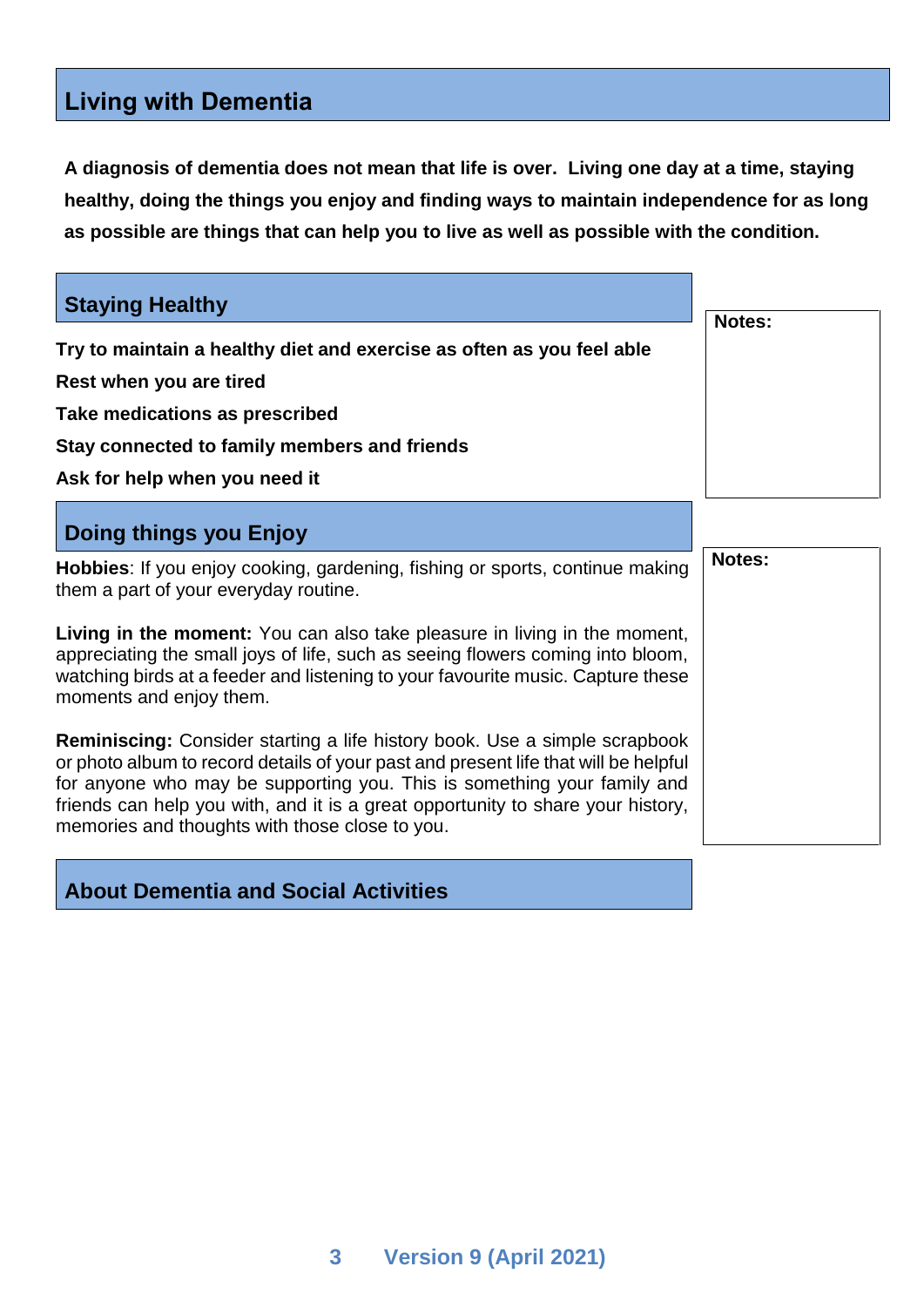**Information about dementia** can be found in the Dementia Guide, the Alzheimer's Society [www.alzheimers.org.uk](http://www.alzheimers.org.uk/) and Alzheimer's Research [www.alzheimersresearchuk.org](http://www.alzheimersresearchuk.org/) websites. Reading Well 'Books on Prescription' recommends books about dementia that you might find helpful and these are available in all Gloucestershire Libraries.

**Managing Memory Together Information sessions: attending these** help you to find out more about dementia and enable you to meet others also have the condition. There are also sessions for people support someone with dementia.

**Local Support and Activity Groups** provide an opportunity for people **w** dementia and their carers to meet and socialise with others. This may be local walking group, a memory café or club, or maybe an art or singing group.

#### <span id="page-3-0"></span>**Support for people for Black Minority Ethnic Communities (BME)**

Support is available to enable people from BME and migrant communities access appropriate services and maximise their own, or their families' independence. Details of groups and services are available from **Managing Memory Together0800 694 8800 email**  [managingmemory@ghc.nhs.uk](mailto:2gnft.managingmemory2g@nhs.net)

Further information about dementia and\or local support and activity group is also available from **Alzheimer's Society 01452 525222 email**  [gloucestershire@alzheimers.org.uk](mailto:gloucestershire@alzheimers.org.uk)

<span id="page-3-1"></span>**Staying safe at home and out and about**

| Notes: |  |
|--------|--|
|        |  |
|        |  |
|        |  |

**Notes:**

**Dementia Guide issued**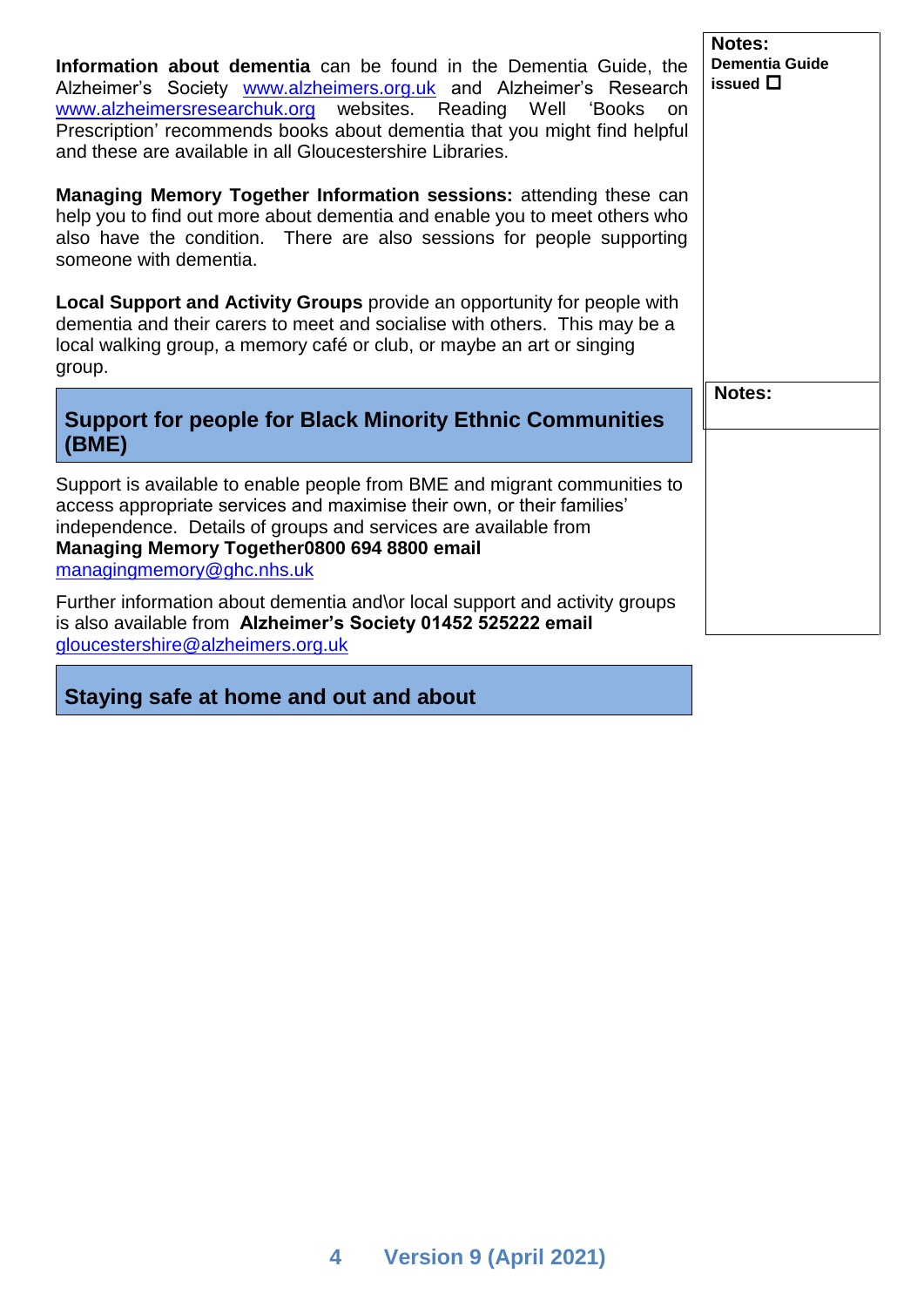#### **Gloucestershire Fire and Rescue Service – Safe and Well Checks**

Request a FREE Home Safety Check to ensure that your household is as safe as possible from the dangers of fire and to get smoke alarms installed or checked. They can also provide specialist equipment e.g. hearing impaired alarms and linked alarms for people with memory issues. Contact: **0800 180 4140** Email: **[home.safety@glosfire.gov.uk](http://home.safety@glosfire.gov.uk) [www.glosfire.gov.uk](http://www.glosfire.gov.uk/)**

**Pendant alarm** is a button worn around the neck or wrist that can be pressed to call for assistance. A Community Alarm provider may be able to cover this need. To check suitability and for details of the provider in your locality contact **Managing Memory Together 0800 694 8800 or search for 'Alarm Service' on [www.yourcircle@gloucestershire.gov.uk](http://www.yourcircle@gloucestershire.gov.uk)**

**Helpcards** are a credit sized card printed with either 'I have memory problems', or 'I have Alzheimer's disease' or 'I have dementia' you can then add personal details and contacts. Carrying a card can help if you get confused and need help when you are out on your own. For more details and to get a Helpcard contact the **Alzheimer's Society 01452 525222** 

**Telecare – Help Me Home** is a simple wrist–worn bracelet engraved with a unique ID number. The bracelet also has the telephone number for the monitoring centre that holds contact details of family members or friends who can respond. They can then be contacted if the wearer becomes lost or needs help when out an about. Contact Adult Helpdesk **01452 426868**

**The Herbert Protocol** is a form which is kept at home, or in a safe place, with important information about a vulnerable person. Should the person go missing, information is easily on hand about their routines, medical requirements and favourite places. This can easily be handed over to the police without the worry of collecting it together during a stressful time. **<https://www.gloucestershire.police.uk/>** Call **101 or 01452 726 920**

**Lions Message in a Bottle** is a simple and effective way to keep your basic personal and medical details where they can be found in an emergency - in the fridge. You can get a free bottle from **Managing Memory Together 0800 694 8800.** or your local health centre, doctor's surgery or pharmacy.

**Keysafes** are useful to have fitted in case you lock yourself out or lose your key and/or need to allow access to care workers. They are available to purchase from most DIY stores and locksmiths

<span id="page-4-0"></span>**Scams**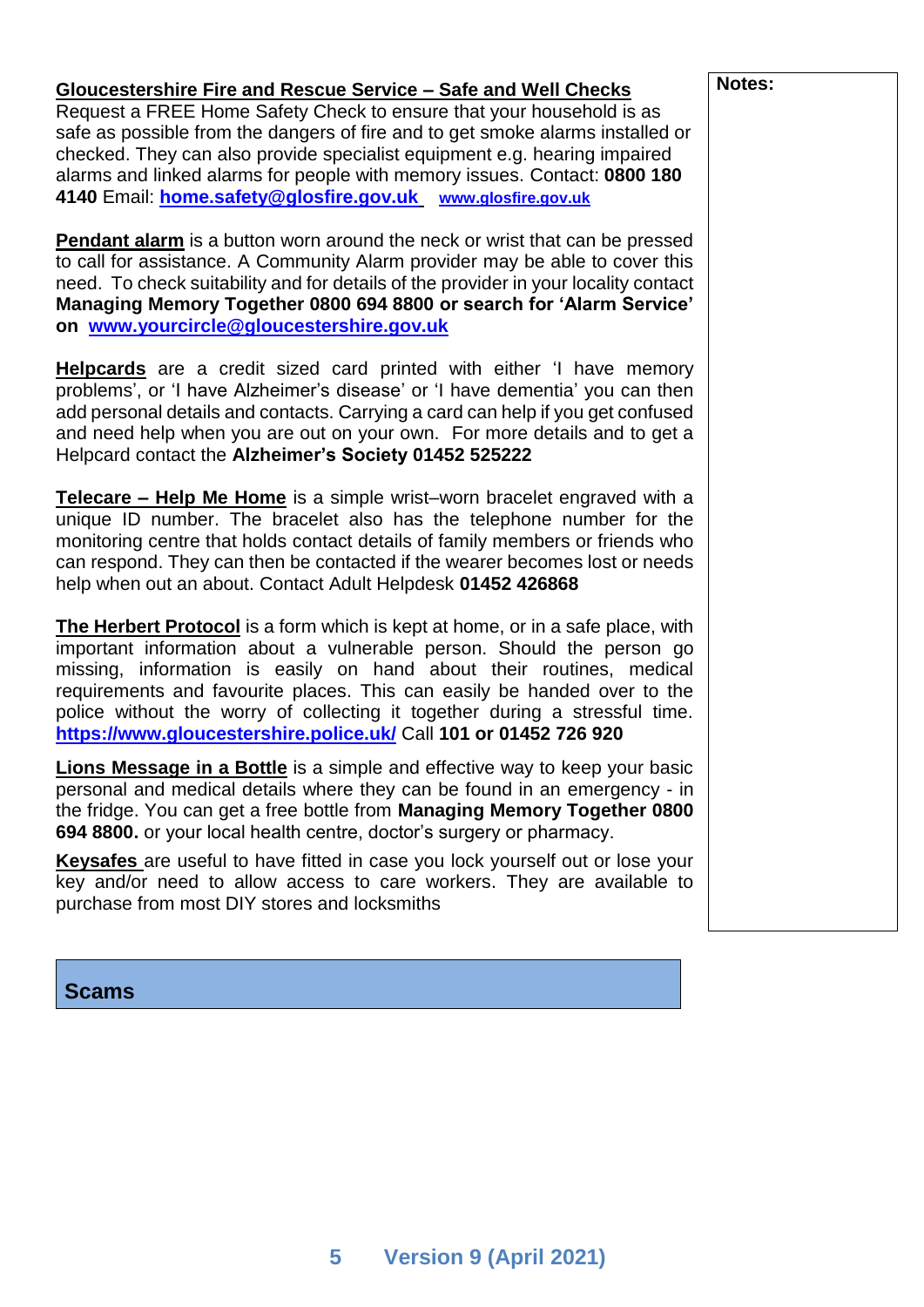"Age UK Gloucestershire are aware Scams are becoming increasingly common and many people are easily caught out; this is an area of concern for many older people and those living with dementia. If you are concerned about a potential scam or want advice on how to avoid becoming a victim of a scammer you can contact the **Age UK Gloucestershire Help Team on 01452 422660** or [Helpteam@ageukgloucestershire.org.uk.](mailto:Helpteam@ageukgloucestershire.org.uk) The Help Team will be happy to talk through any concerns and offer guidance on who to report things to; they can also send you a free Age UK booklet "Avoiding Scams" and a leaflet and sticker for your door to help you remember what to do to avoid becoming a victim of a doorstep scam."

## <span id="page-5-0"></span>**Help with Medication**

Ask your doctor's surgery or pharmacy about repeat prescription and collection services. Pharmacies can advise you about dossette boxes. These can help people to remember to take tablets at the right time.

Electronic medication reminders can also help – call Managing Memory Together for advice or visit<https://www.gloucestershire.gov.uk/telecare/>

<span id="page-5-1"></span>

|  |  |  | <b>Dementia and Driving</b> |  |
|--|--|--|-----------------------------|--|
|--|--|--|-----------------------------|--|

**A diagnosis of dementia does not automatically exclude you from driving; however, there is a legal obligation to inform the Driver and Vehicle Licensing Agency (DVLA) of the diagnosis.** You should also inform your car insurance company.

The DVLA will ask you to complete a questionnaire and with your permission will contact medical professionals involved in your care. They may also ask you to complete a driving assessment at a DVLA driving assessment centre.

You can arrange an independent assessment of your driving performance and safety whilst you still hold a licence to drive. There is a charge for this service. People can self-refer or be referred by a healthcare professional. See <https://www.drivingmobility.org.uk/our-services/driving-assessments/> for details. For information on costs please contact your nearest Mobility Centre <https://www.drivingmobility.org.uk/find-a-centre/>if you wish to speak with someone call 0800 559 3636, however this number is not always manned so you may need to leave a message and they will return your call.

If you do not want to carry on driving you should return your driving licence to the **DVLA, Swansea SA99 ITU Telephone: 0300 790 6806**

**Contact Managing Memory Together 0800 694 8800 for a copy of our leaflet 'Memory problems, dementia and driving'**

<span id="page-5-2"></span>**Blue Badge Scheme**

| Notes: |
|--------|
|        |
|        |
|        |
|        |
|        |
|        |
|        |
|        |

| Notes: |  |  |
|--------|--|--|
|        |  |  |
|        |  |  |
|        |  |  |
|        |  |  |

**Notes:**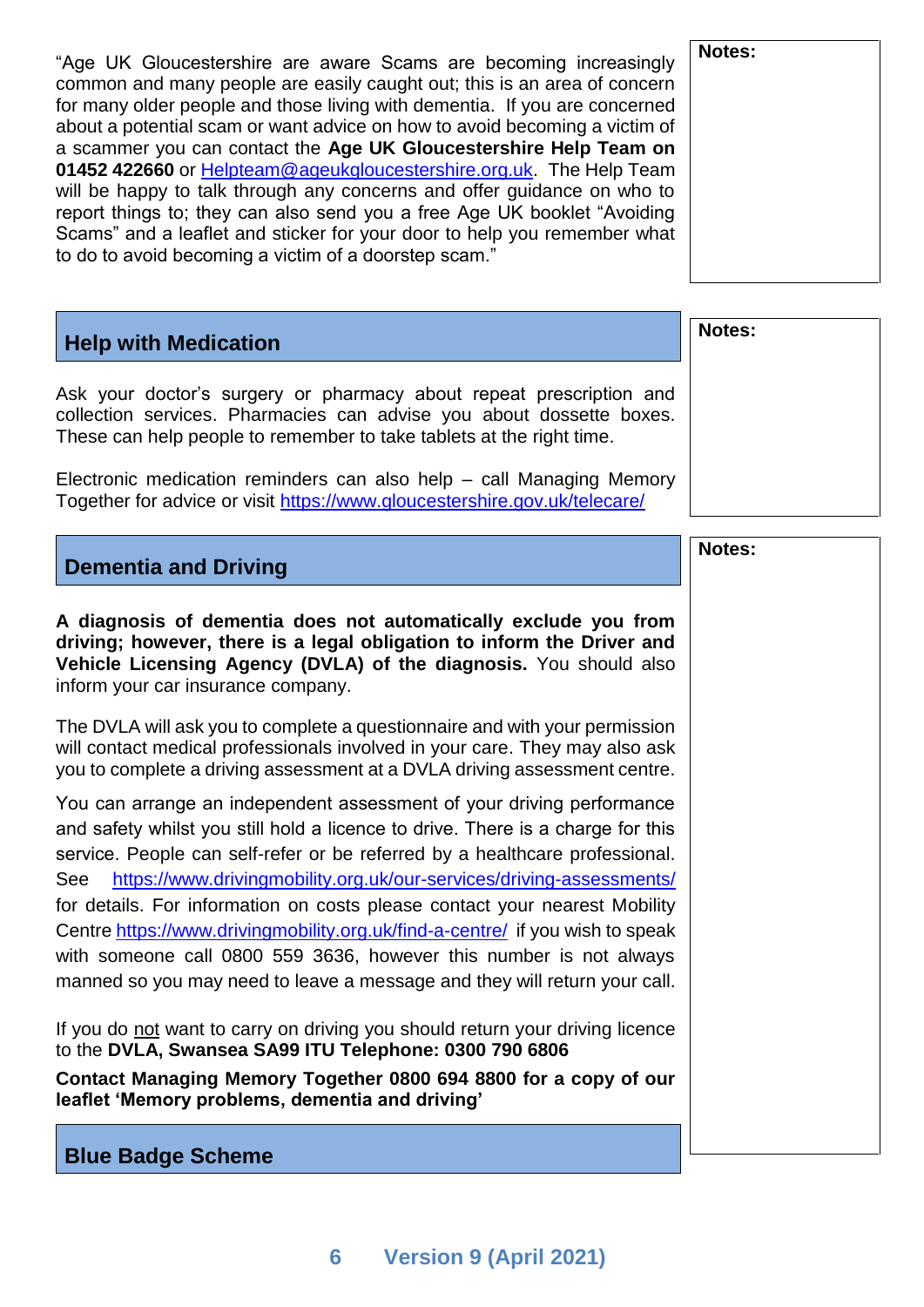<span id="page-6-0"></span>

| Blue Badges are usually issued for people, who are registered blind,<br>severely sight impaired or who have severe mobility issues problems. This<br>has now been extended to include people with hidden disabilities such as<br>dementia. If you have a non-visible (hidden) condition, you will be asked<br>questions around how journeys between your vehicle and destination are<br>affected by your condition (The badge can be used in any car that the badge<br>holder is travelling in) | Notes: |
|-------------------------------------------------------------------------------------------------------------------------------------------------------------------------------------------------------------------------------------------------------------------------------------------------------------------------------------------------------------------------------------------------------------------------------------------------------------------------------------------------|--------|
| You can request an application form from the Blue Badge Team 01242<br>532302 or Email bluebadge@gloucestershire.gov.uk<br>or online at www.gloucestershire.gov.uk/health-and-social-<br>care/disabilities/apply-for-a-blue-badge<br>The Alzheimer's Society have some useful guidance that is worth reading<br>before making your application.<br>https://www.alzheimers.org.uk/blog/how-apply-blue-badge-person-<br>dementia                                                                   |        |
| <b>Financial help - Welfare Benefits</b>                                                                                                                                                                                                                                                                                                                                                                                                                                                        | Notes: |
| People aged <b>under 65</b> who need help with personal care and have problems<br>getting around may be able to claim Personal Independence Payment<br>(PIP). To claim call the PIP claim line 0800 917 2222 Textphone: 0800<br>917 7777                                                                                                                                                                                                                                                        |        |
| People <b>aged 65 and over</b> whose illness or disability means that they need<br>help to manage everyday activities including personal care can claim<br>Attendance Allowance (AA). To request a form call 0800 731 0122<br>The<br>forms can also be downloaded from www.gov.uk                                                                                                                                                                                                               |        |
| Claims for PIP and AA are not affected by the amount of savings or income<br>you have. Awards are based on the help the person with dementia needs to<br>live independently.                                                                                                                                                                                                                                                                                                                    |        |
| <b>Council Tax Discount:</b> People with a diagnosis of dementia may be entitled<br>to full Council Tax Discount if they live alone or 25% reduction if another adult<br>lives with them. To qualify the person with dementia must be in receipt of AA<br>or DLA (Middle Rate Care) and a doctor must agree that they are 'severely<br>mentally impaired'. To claim request a form from your local council. The<br>discount category that dementia comes under is severe mental impairment.     |        |
| Carers Allowance is paid to carers who are looking after someone for 35<br>hours a week or more who are in receipt of a qualifying disability benefit.<br>There is strict eligibility criteria and in some circumstances if other benefits<br>are in payment carers allowance may not be payable.                                                                                                                                                                                               |        |
| You may be eligible for other benefits. Rules for claiming welfare<br>benefits are complicated.<br>Further information is available at www.gov.uk and Citizens Advice<br>Bureau www.citizensadvice.org.uk/benefits/ You can also contact<br>Managing Memory Together 0800 694 8800 for advice and<br>signposting.                                                                                                                                                                               |        |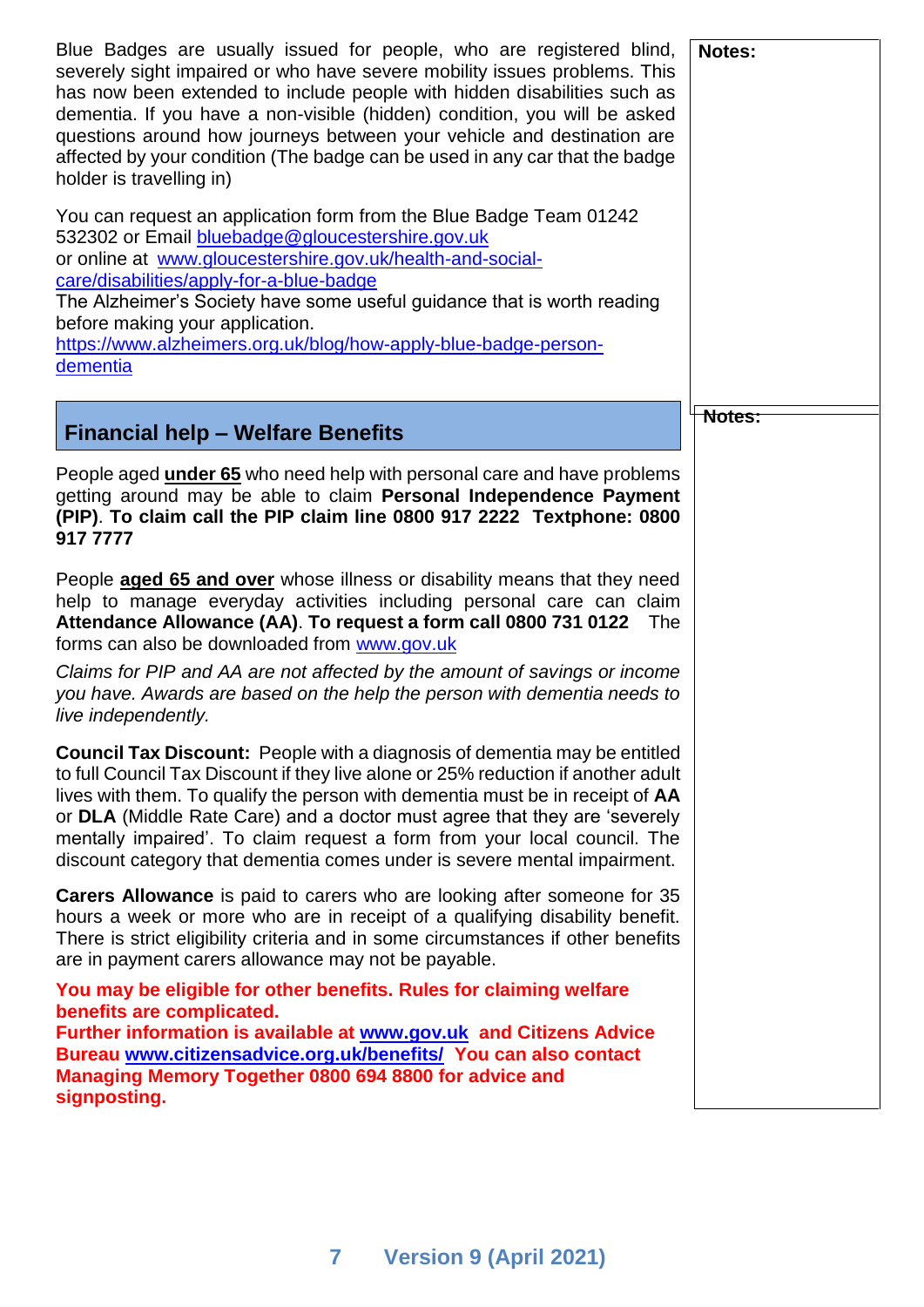# <span id="page-7-0"></span>**Planning for the Future Notes: Notes: Notes:**

**Advance Care Planning** (ACP) gives you an opportunity to think about, talk about and write down your preferences and priorities for your future care, including how you want to receive your care towards the end of your life. Anything can be included. If it is important to you, then record it, no matter how insignificant it may appear.

The Planning for your Future (ACP) booklet can help you with planning Booklets are available from Managing Memory Together 0800 696 8800 [managingmemory@ghc.nhs.uk](mailto:managingmemory@ghc.nhs.uk)

**ReSPECT** stands for Recommended Summary Plan for Emergency Care and Treatment. In a crisis, health professionals may have to make rapid decisions about your treatment, and you may not be well enough to participate in making choices. The ReSPECT process empowers you to guide the health professionals on what treatments you would or would not want to be considered for. It can also record the things that are most important to you and that should be prioritised, as well as treatments that would not work for you. For further information on ReSPECT please visit: [www.respectprocess.org.uk](http://www.respectprocess.org.uk/) or ask your healthcare professional for a leaflet.

**Me at My Best Care Plans** are for people with long term conditions such as dementia. Your healthcare professional will help you make your plan. You can keep a copy of your plan at home and a copy will be kept on your health records. Your Me at My Best care plan will help you share information about your needs and wishes in situations where it may be difficult for you to do so yourself. For example if you are unwell and need to be admitted to hospital, the information in your 'Me at My Best' plan can help hospital staff understand your needs and plan your care.

For more information about Me at My Best Care Plan talk to your health care professional (this may be a nurse or the GP involved in your care) you can also call Managing Memory Together for information.

**Lasting Power of Attorney (LPA)** is a legal document that lets you appoint someone you trust as an 'attorney' to make decisions on your behalf. This document can be drawn up at any time while you have capacity (are still mentally capable).

There are two types of LPA:

**Property and Financial Affairs LPA** - this relates to decisions about financial matters

**Health & Welfare LPA** – relating to decisions affecting health or personal welfare

You must register your LPA with the Office of the Public Guardian if your document is to have a legal standing. For more information contact **The Office of the Public Guardian 0300 456 0300** <https://www.gov.uk/government/organisations/office-of-the-public-guardian>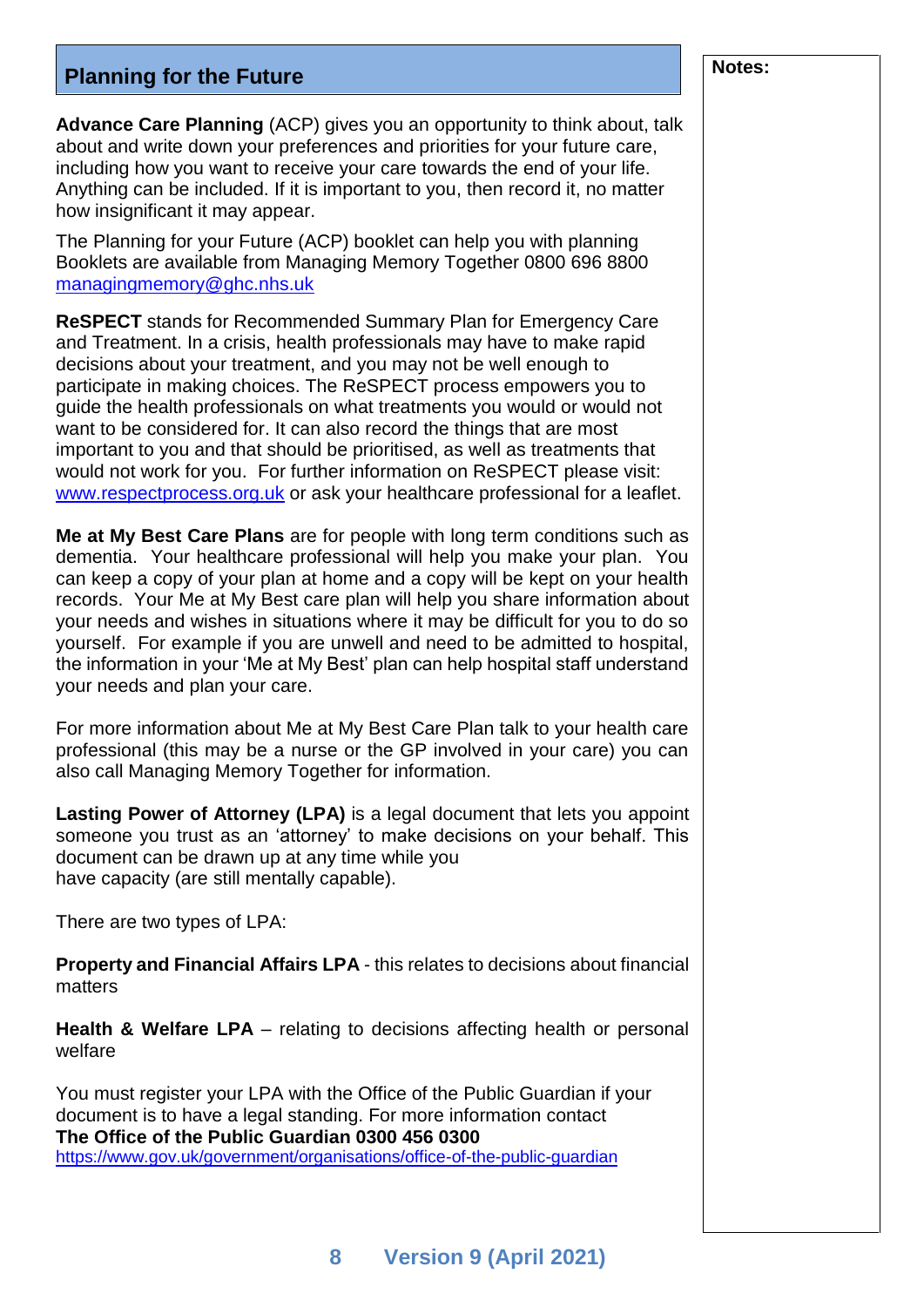| The Alzheimer's Society provides a LPA digital assistance service offering<br>telephone support to help people create and register LPAs. The service is for<br>people with dementia and carers who do not have access to the internet or find<br>completing forms online difficult. Contact 0300 222 1122                                                | Notes: |
|----------------------------------------------------------------------------------------------------------------------------------------------------------------------------------------------------------------------------------------------------------------------------------------------------------------------------------------------------------|--------|
| <b>Please note:</b> An Ordinary Power of Attorney (OPA) sometimes known as<br>General Power of Attorney (GPA) gives someone temporary powers to deal<br>with your financial affairs but it can't be used for people who have lost capacity<br>to make their own decisions. It is therefore not suitable for future planning<br>for people with dementia. |        |
| For more information contact The Office of the Public Guardian<br>0300 456 0300 or visit their website<br>www.gov.uk/government/organisations/office-of-the-public-guardian                                                                                                                                                                              |        |

#### <span id="page-8-0"></span>**Dementia Adviser Service – Alzheimer's Society**

The Dementia Adviser Service provides support for people with dementia and their carers to help them maintain independence, improve their sense of well-being, and put people more in control of their life. They can also help you to access appropriate services. This service can be provided through one to one support, home visits or as appropriate.

For more information contact: **Alzheimer's Society 01452 525222 or**  [gloucestershire@alzheimers.org.uk](mailto:gloucestershire@alzheimers.org.uk)

## <span id="page-8-1"></span>**Community Dementia Practitioners - Managing Memory Together (NHS)**

Community Dementia Practitioners (CDP's) are professionals who are experienced in working with people with dementia and their families. If difficulties arise in managing the condition a CDP can arrange to meet with you to assess the situation and to develop a plan with you to address issues and any immediate care needs. CDP's also provide support to GP practices in the diagnosis, management and treatment of dementia. Part of the CDP role is also to provide annual reviews of dementia medications.

You can be referred to the service by your GP or you can access the service by contacting **Managing Memory Together** directly on **0800 694 8800**

## <span id="page-8-2"></span>**Young Onset Dementia**

Dementia is considered 'young onset' when it affects people under 65 years of age. It is also referred to as 'early onset' or 'working age' dementia. As well as the other services listed in this document that people can access, people with Young Onset Dementia may also be able to access support from a **Specialist Young Onset Dementia Nurse** who works within the **Managing Memory Together 0800 694 8800.**

**Gloucestershire Carers Hub and Managing Memory Together** also host a monthly online support group for people who are caring for a family member or friend with Young Onset Dementia. Contact Managing Memory Together for details.

**The Alzheimer's Society 01452 525222** also has a Young Onset Dementia Activity (YODA) group that meets monthly.

**Young Dementia UK** is a national information and support charity focusing specifically on youngonset dementia. Created with and for younger people, families, friends and supporters. **01993 776295** [mail@youngdementiauk.org](mailto:mail@youngdementiauk.org) [www.youngdementiauk.org](http://www.youngdementiauk.org/)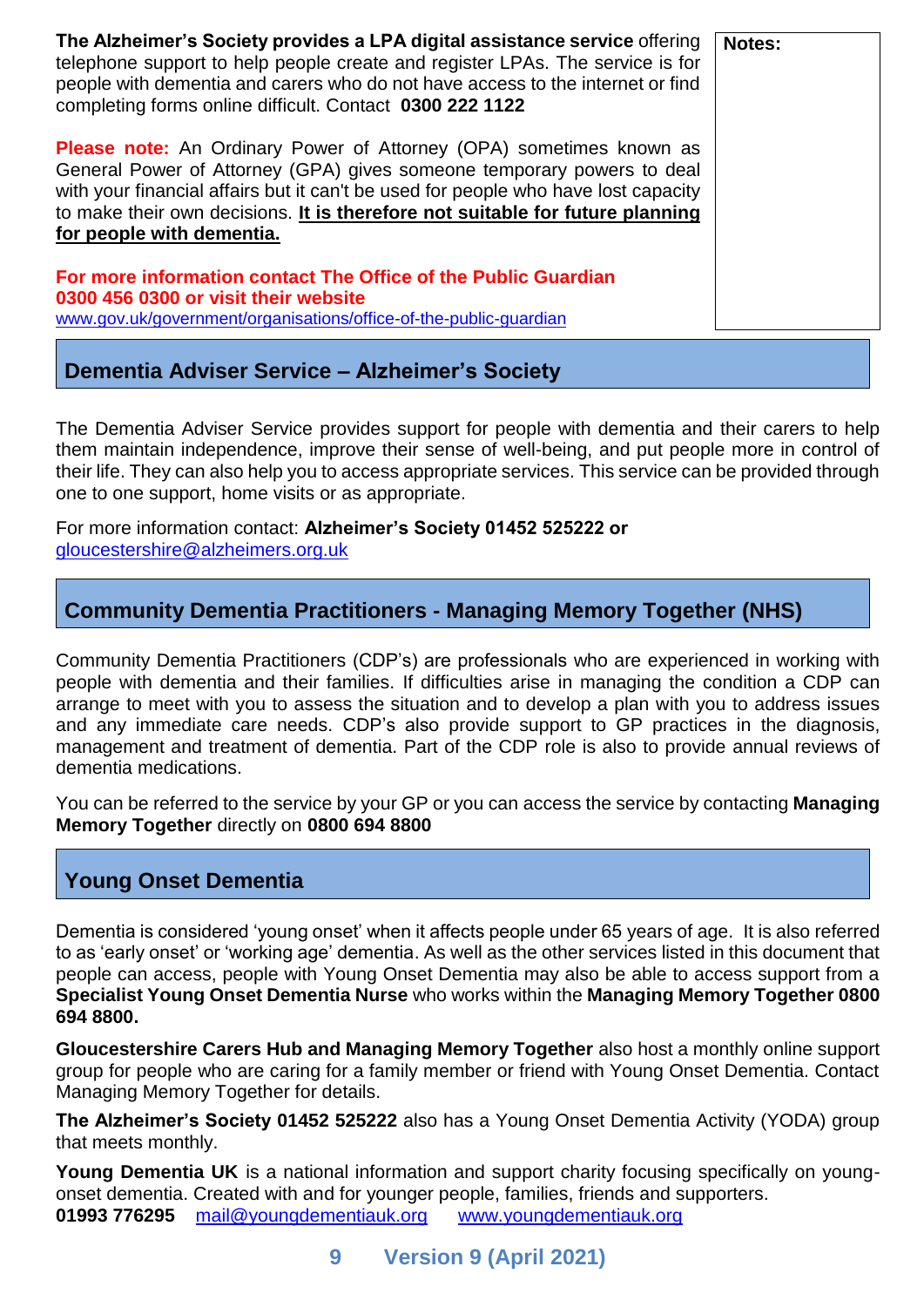#### <span id="page-9-0"></span>**Health Research**

Dementia research is important. It can help people living with the condition now, as well as helping to prevent people from developing dementia in the future. If you want to register your interest in finding out about local and national research please contact

**Trust Research Department** on **01242 634490** or Email [Research@ghc.nhs.uk](mailto:Research@ghc.nhs.uk)

## <span id="page-9-1"></span>**When you are needing further support**

**The following information may be helpful to you if you need practical help or support with personal care, nutrition, mobility or safety.** 

**It is advisable to discuss your situation and to get advice either from your Dementia Adviser, Managing Memory Together or from one of the agencies listed towards the end of the information sheet, prior to arranging services yourself.** 

It may also help to contact **The Care Advice Line (TCAL)** which is a free information and advice service for adults with current or future care and support needs, and their carers and families. It can help you to make informed decisions about how you pay for care and support and the impact this will have on your finances**. 01452 222200** [enquiries@thecareadviceline.org](mailto:enquiries@thecareadviceline.org)

#### <span id="page-9-2"></span>**Help at Home from a Paid Carer**

#### **You can organise and purchase services yourself**

**Your Circle** [www.yourcircle.org.uk](http://www.yourcircle.org.uk/) website enables you to search for home care (domiciliary care) agencies in your area. The **Gloucestershire Care and Support Guide** gives guidance on choosing and paying for care and support as well as lists of agencies. Contact **Managing Memory Together 0800 694 8800** or Gloucestershire County Council **Adult Helpdesk 01452 426868**.to request a copy.

**To request a care needs assessment** call the Adult Helpdesk on 01452 426868 or email your enquiry to socialcare.eng@gloucestershire.gov.uk An assessment is an opportunity to have a conversation with a trained assessor about the things that matter most to you and find out what will improve your wellbeing now and in the future. The way that the council works out if you are eligible for means-tested support is by completing a care needs assessment and a financial assessment.

As a general rule if you have savings **over £ 23,250** (not including the property you live in) you will be expected to pay for care yourself. If you have less than this you may get some financial help to fund the care you are assessed as needing.

<span id="page-9-3"></span>**Help with Meals** Options include, ready meals delivered from your local supermarket, hot, chilled and frozen meals to order from a range of Gloucestershire providers, or hot meals at lunch clubs. In some circumstances, the council may arrange subsidised community meals for you. For more information contact Managing Memory Together 0800 694 8800 or visit [www.yourcircle.org.uk](http://www.yourcircle.org.uk/) and search for Community Meals and select the information tab.

**Telecare** equipment uses sensors in the home to monitor potential accidents and emergencies. (e.g. falling, flood, fire etc.) There are activity monitors which can allow a carer to check if the cared for person visits the bathroom or kitchen or if they wander from home. For more information visit [www.gloucestershire.gov.uk/telecare](http://www.gloucestershire.gov.uk/telecare) where you can complete an online assessment tool. You can also contact the **Adult Helpdesk 01452 426868**.

<span id="page-9-4"></span>**Occupational Therapy Assessment** If you or the person you care for is starting to have mobility problems you can request an assessment from the **Adult Helpdesk 01452 426868** to find out if equipment and aids in the home such as bath seats, handrails, and raised toilet seats etc. would help. Where people meet the criteria for help equipment can be provided free of charge.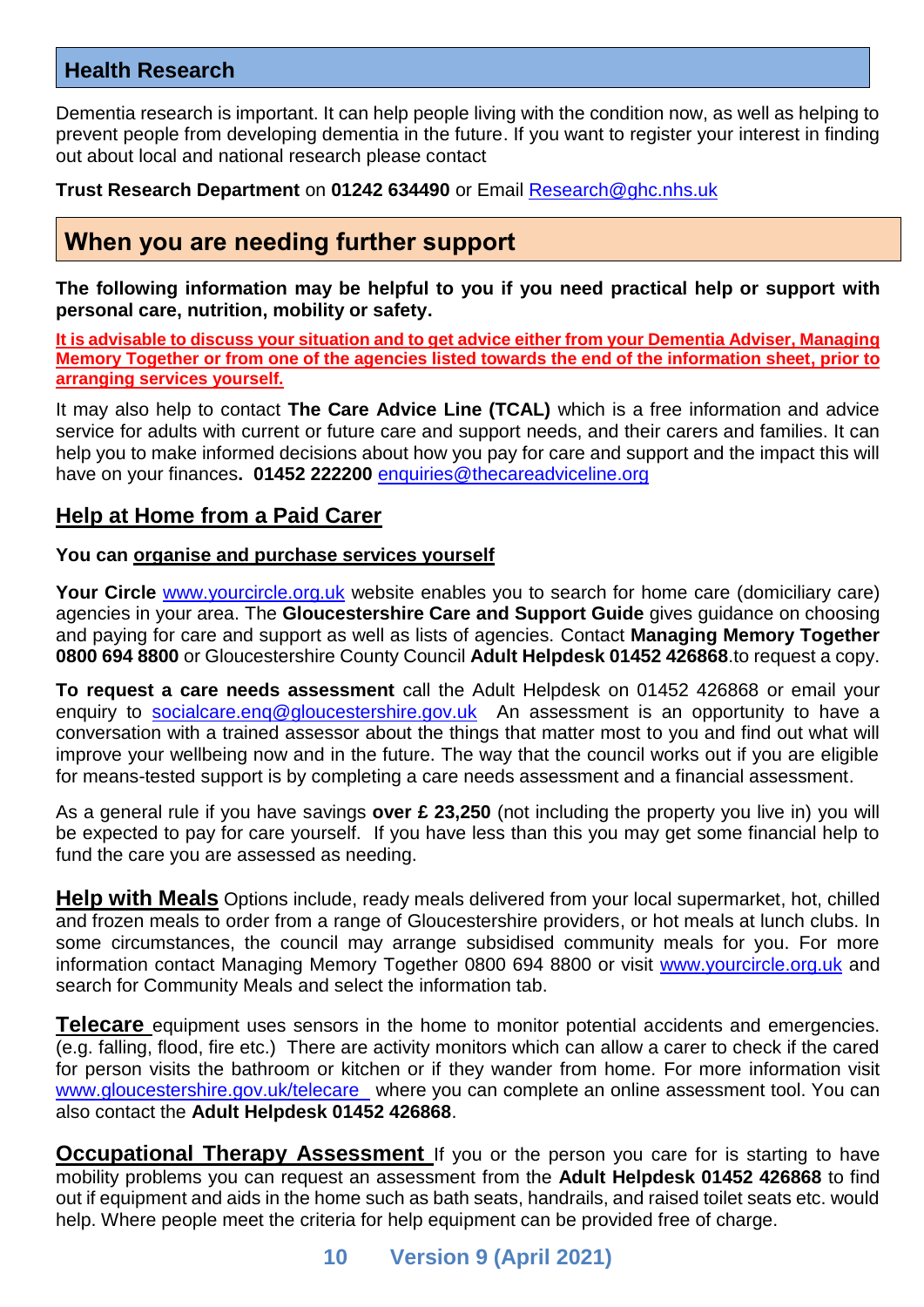# <span id="page-10-0"></span>**Help and Support for Carers**

<span id="page-10-1"></span>*The term carer in this document refers to people who provide unpaid support to someone with dementia who could not cope without their help.* 

#### <span id="page-10-2"></span>**Gloucestershire Carers Hub (managed by Peopleplus)**

Provides information advice and guidance for carers, including advice on benefits, access to carer support groups, carer training and activity sessions, carers assessment and support planning, carers counselling service and a peer mentoring service. Carers can sign up to receive e-newsletters and are invited to training events and trips.

They also manage the following services

#### <span id="page-10-3"></span>**Carers Emergency Scheme**

This scheme is free and offers you peace of mind, about what would happen to the person you look after, if you were taken ill or caught in some kind of emergency.

The scheme operates at two levels:

**Level 1**: The carer is asked to nominate two contacts who would be willing to respond in an emergency. These details are passed to a 24hr helpline.

**Level 2**: Carers looking after someone with high care needs have the additional option of having a support worker supplied in an emergency by a CQC Registered Care Agency to take over their caring role for up to 48 hours (72 over a bank holiday). The care is provided free of charge.

#### <span id="page-10-4"></span>**Carers Assessments**

Any carer who appears to have a need for support must be offered an assessment. A carer's assessment will explore what help and support you might need to continue looking after the person you care for. It is not an assessment of how well you carry out the caring role. An assessment will usually start with an initial telephone conversation with Gloucestershire Carers Hub.

#### **Skills and Development Training**

Gloucestershire Carers Hub offers a variety of training courses to match your needs as a carer. Topics include five ways to wellbeing, managing stress, staying safe, dealing with continence issues and condition specific sessions. They also offer craft workshops and pamper sessions. The provision is designed to support you in your caring role. They also offer online sessions.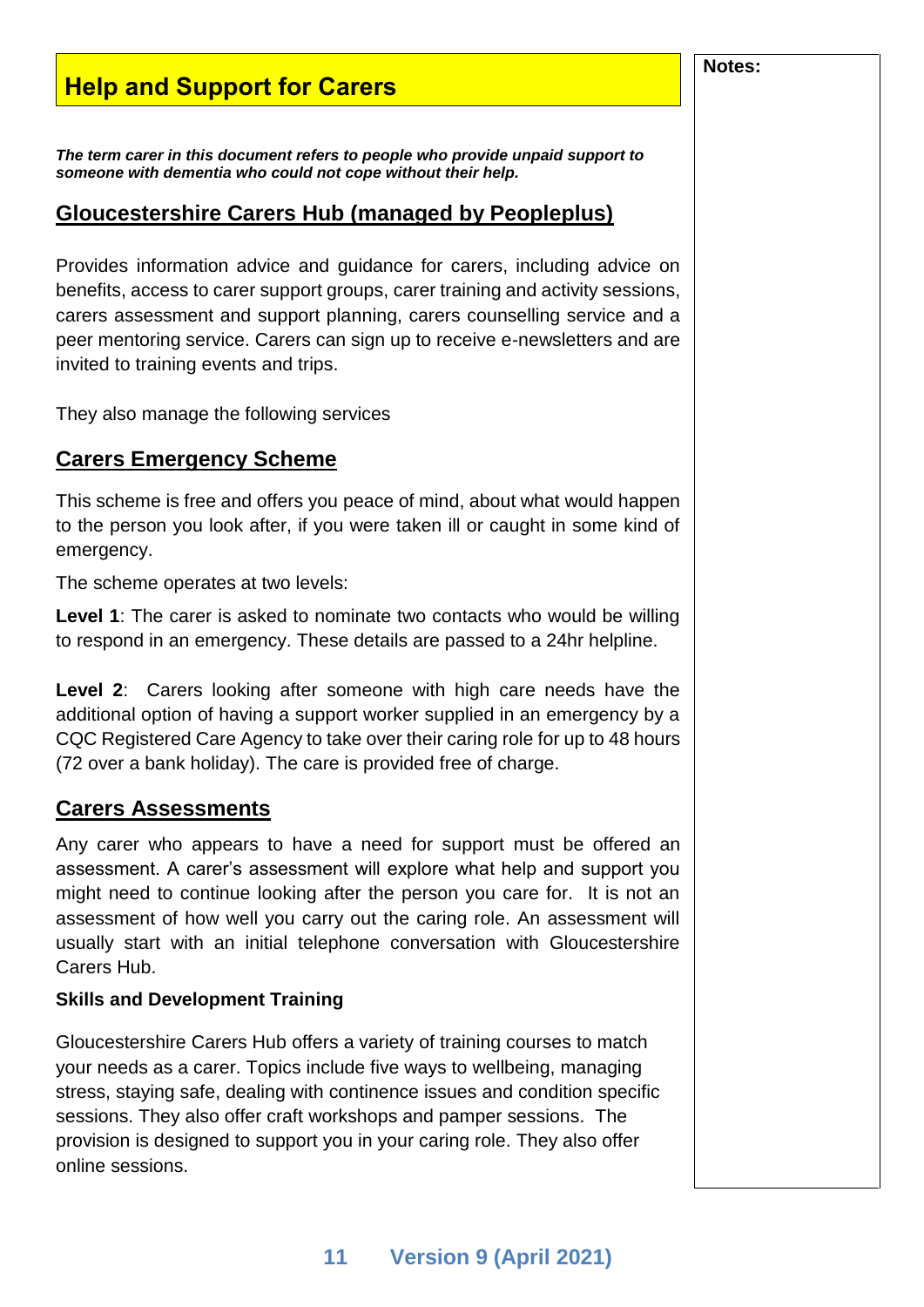#### <span id="page-11-0"></span>**Carer Break Services**

.

A number of services provide home based short breaks or outdoor activities for the cared for person. This can help relieve stress for carers and give them some time to themselves. Sometimes these breaks can be free if a carer's assessment has identified the need for one under the Care Act (2014). It is a good idea to ask for help at an early stage as agencies and services often have waiting lists. To request a Carers Assessment please contact Gloucestershire Carers Hub 0300 111 9000

**Private home care agencies** will provide carer break/befriending/respite and help with personal care, overnight care and 24 hour care in the home. Please see the Gloucestershire Care and Support Guide available from the **Adult Helpdesk 01452 426868** for more details. You can also search for agencies that operate in Gloucestershire online at [www.yourcircle.org.uk](http://www.yourcircle.org.uk/)

As well as support at home, attendance at a day care facility can benefit the person with dementia, enabling the carer to have a break.

#### <span id="page-11-1"></span>**GP Carers Register**

Ask to be placed on the Carers Register at your GP surgery. The services offered by GP surgeries to carers vary from surgery to surgery. Find out how your surgery can support you.

At a minimum you should be offered an annual flu jab.

#### **Please contact Gloucestershire Carers Hub for more details and access to the services listed above**

**0300 111 9000 or email to [carers@peopleplus.co.uk](mailto:carers@peopleplus.co.uk)** 

**[www.gloucestershirecarershub.co.uk](http://www.gloucestershirecarershub.co.uk/)**

# <span id="page-11-2"></span>**Acute Hospital Inpatient Support - Admiral Nurse**

If any support is required during a hospital admission to Gloucestershire Royal Hospital or Cheltenham General please call **Asma Pandor on 07492 999224** or email [Asma.Pandor@nhs.net](mailto:Asma.Pandor@nhs.net)

**Notes:**

#### **Notes:**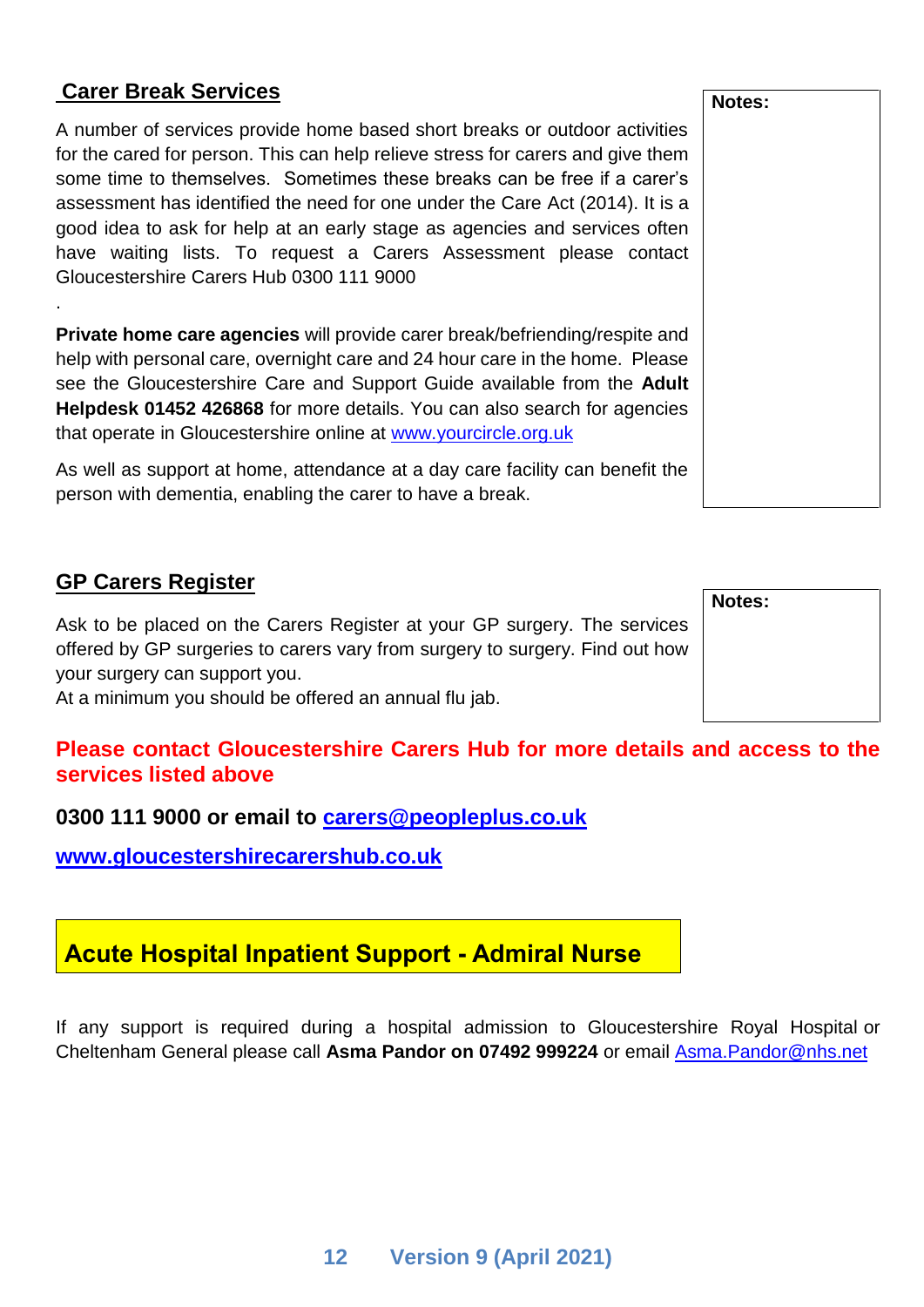# <span id="page-12-0"></span>**Keeping a check on physical health and wellbeing**

Keeping as physically well as possible is important for all of us. When we are physically unwell this will affect the way in which we behave and our ability to concentrate and do things. People with dementia can sometimes be less aware that they are physically unwell and may be less able to describe how they are feeling. If there is an unexpected change in behaviour it is important therefore to rule out physical causes.

People with dementia are often at greater risk of developing conditions such as delirium. Delirium is a state of mental confusion that can happen if you become unwell. Pain, Infections, poor Nutrition, Constipation, poor Hydration, Medication and changes in the Environment can all cause delirium. It often starts suddenly, but usually improves when the condition causing it gets better. These changes, referred to as **delirium**, can develop in as little as one to two days. Symptoms of delirium can range from agitation and restlessness to hallucinations or delusions or suddenly becoming withdrawn or more sleepy. It is important therefore to ensure that sudden changes in the condition of the person you care for are checked out with their GP. Keeping an eye on fluid and food intake can help prevent dehydration and problems with constipation. Also, regular medical reviews and recognising signs of pain in the person you care for will help prevent discomfort which can often affect behaviour.



working together | always improving | respectful and kind | making a difference

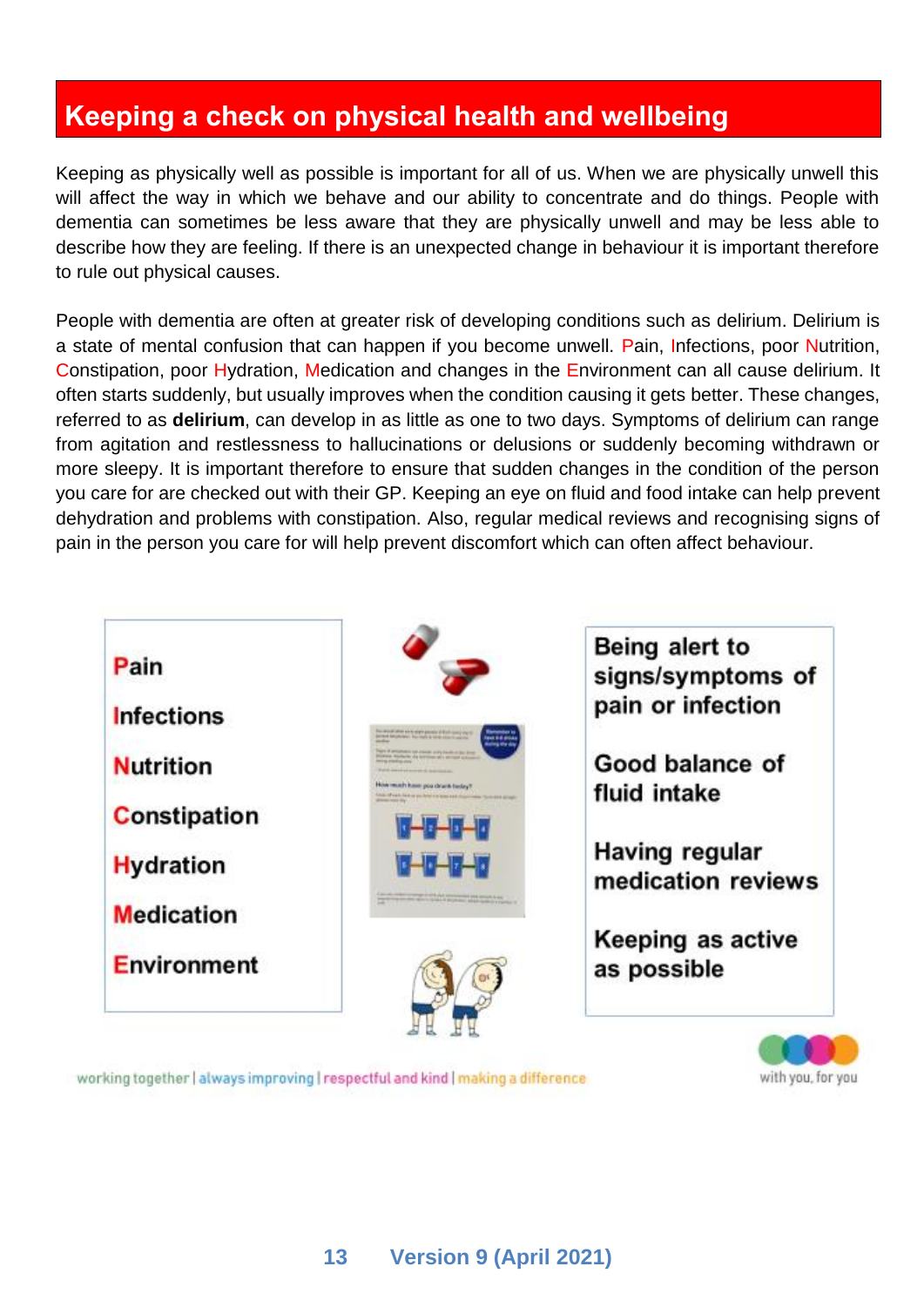#### <span id="page-13-0"></span>**Assess the situation**

#### **Has there been a rapid change in the person?**

Rapid changes usually indicate that the person has an infection or is in pain so you should make an appointment with the GP as soon as possible.

If you feel you need advice in the meantime you can call [Managing Memory Together](https://www.ghc.nhs.uk/our-teams-and-services/managing-memory-together/) during office hours 9am-5pm Monday to Friday or out of hours call NHS 111.

**If you or the person you care for is at risk you should seek medical help immediately by calling 999**

**Have you noticed a gradual deterioration in the person's ability to manage everyday tasks? Are they becoming much more confused?** 

**Is the person hallucinating either for the first time or more frequently? Think Delirium\*\***

Dementia is progressive which means that the person's condition will get worse. However, it is still important to seek help and advice if you are concerned.

In the first instance you should contact the GP.

The GP may refer to a **Community Dementia Practitioner at Managing Memory Together** who can support you to manage these changes.

You can also call **Managing Memory Together 0800 694 8800** for advice.

#### **When you call for help explain**

Why you are worried? What has changed? What help you think you or the person you care for needs.

Sometimes (unless it is an emergency) it helps to write things down before you call.

#### **Helplines**

**National Dementia Helpline (Alzheimer's Society) [0300 222 11 22](tel:0300%20222%2011%2022) Mon- Wed** 9am-8pm**, Thurs & Fri** 9am-5pm**, Saturday & Sunday** 10am-4pm

**Dementia UK Helpline** 0800 888 66 78 or email [direct@dementiauk.org](mailto:direct@dementiauk.org) **Mon to Fri** 9am to 9pm **Sat & Sun** 9am to 5pm

**Samaritans:** Call 116 123 or email [jo@samaritans.org](mailto:jo@samaritans.org) Open 24 hours, 365 days a year

**Age UK:** Call 0800 169 2081 Open 8am-7pm, 365 days a year

**Mind:** Call 0300 123 3393, email [info@mind.org.uk](mailto:info@mind.org.uk) or text 86463

**[Dementia Talking Point](https://forum.alzheimers.org.uk/)** is our online community for people with dementia, their family, friends and carers. It's a safe place to ask questions, share your experiences and get advice and support. [www.alzheimers.org.uk](http://www.alzheimers.org.uk/)

\*\* **Think Delirium: Delirium** is a worsening or a change in the persons mental state that happens very quickly. **Delirium** often leads to increased confusion, disorientation, hallucinations and difficulty concentrating. The person may also become sleepy and drowsy. The most common causes are Pain, Infection, Nutrition, Constipation, Hydration, Medication and Environment. (PINCH ME -see previous page) **If you suspect Delirium it is important to seek medical help as soon as possible by contacting your GP surgery.**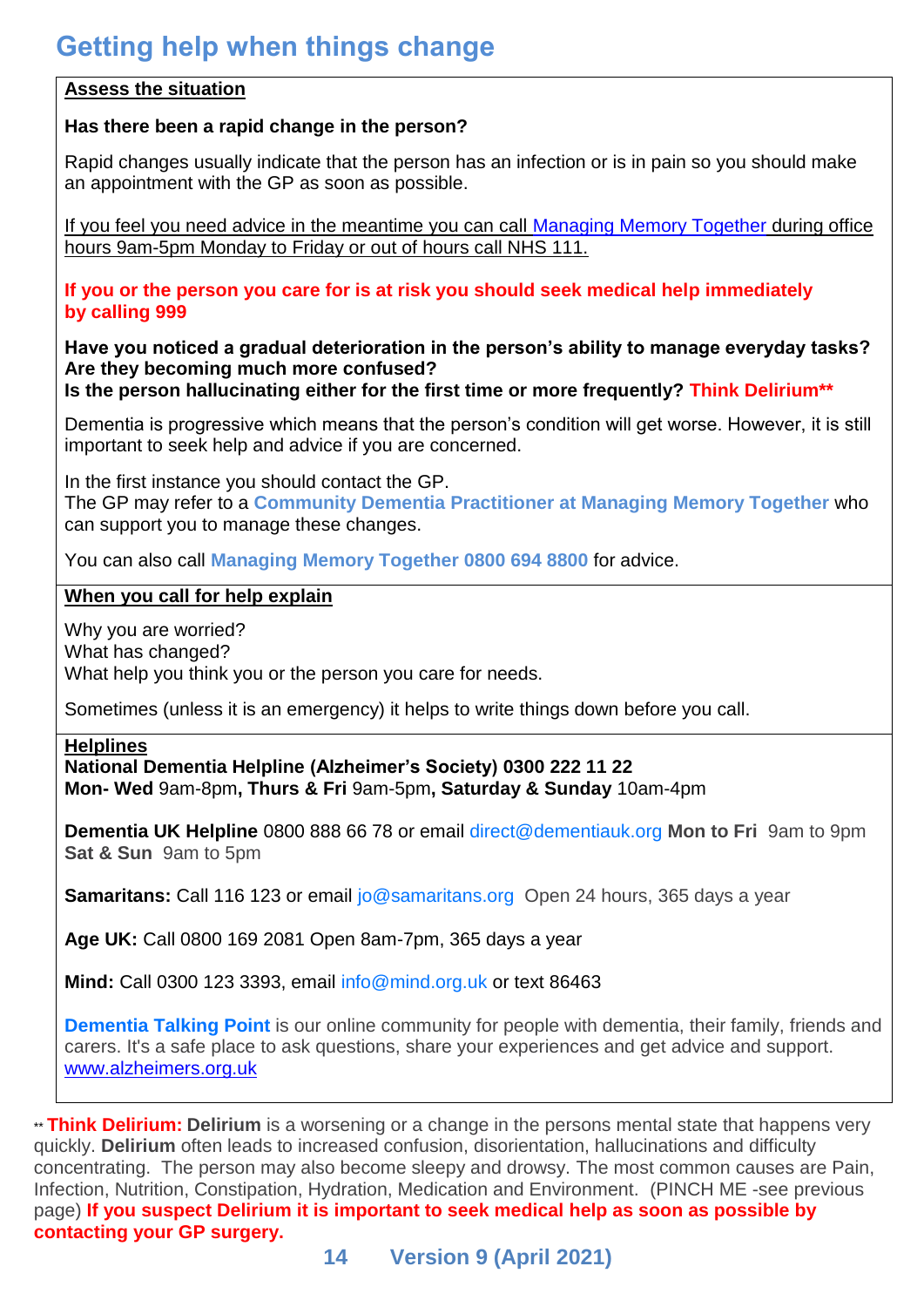# **Useful Contacts**

<span id="page-14-0"></span>**Listed below are contact details for a number of organisations in Gloucestershire that provide information, advice and support services. If you are not sure who it would be best to contact to please call 0800 694 8800 or email** [managingmemory@ghc.nhs.uk](mailto:2gnft.ManagingMemory2g@nhs.net)

**ADULT HELPDESK** (Gloucestershire Adult & Community Care Directorate) provides information, advice and access to social care services.

**Adult Helpdesk Specialist Services Team** helps people from Black Minority Ethnic and migrant communities to access appropriate services and maximise their own, or their families' independence. The team specialisms cover the South Asian, African Caribbean, Chinese and Eastern European (particularly Polish) communities.

**01452 426868 Email:** [socialcare.enq@gloucestershire.gov.uk](mailto:socialcare.enq@gloucestershire.gov.uk) www.gloucestershire.gov.uk/health-and-social-care

**ADMIRAL NURSING DEMENTIA HELPLINE** can offer you specialist practical and emotional support on their dementia helpline or their online service. Their website also has information on dementia.

Admiral Nursing Dementia Helpline **0800 888 6678 Mon-Fri** 9am-9pm **Sat & Sun** 9:00am–5:00pm [www.dementiauk.org](http://www.dementiauk.org/)

**Please call Managing Memory Together 0800 694 8800 during office hours Monday-Friday 9am-5pm** 

**Please note: If you need emergency support you should contact your GP or emergency services.**

## **AGE UK GLOUCESTERSHIRE**

**Age UK Gloucestershire** is a local, independent charity here for all older people in Gloucestershire. It offers information and advice to help people **navigate** later life, services to ensure people can remain independent **at home** for as long as they want to (e.g. the Out of Hospital Service), as well as helping people to **connect** socially and access activities in their local community e.g. walking sports.

**01452 422660 Email:** [enquiries@ageukgloucestershire.org.uk](mailto:enquiries@ageukgloucestershire.org.uk) [www.ageukgloucestershire.org.uk](http://www.ageukgloucestershire.org.uk/)

#### **ALZHEIMER'S RESEARCH UK**

Alzheimer's Research UK is the world's leading dementia research charity dedicated to causes, diagnosis, prevention, treatment and cure.

For questions about dementia research and how to get involved

**0300 111 5111 Email:** [infoline@alzheimersresearchuk.org](mailto:infoline@alzheimersresearchuk.org) [www.alzheimersresearchuk.org](http://www.alzheimersresearchuk.org/)

#### **ALZHEIMER'S SOCIETY (GLOUCESTERSHIRE)**

The local office has many services including the **DEMENTIA ADVISER SERVICE,** singing for the brain, memory cafés and a specialist group for younger people with dementia. **01452 525222 Email:** gloucestershire@alzheimers.org.uk. [www.alzheimers.org.uk](http://www.alzheimers.org.uk/site/custom_scripts/branch.php?branch=true&branchCode=14546)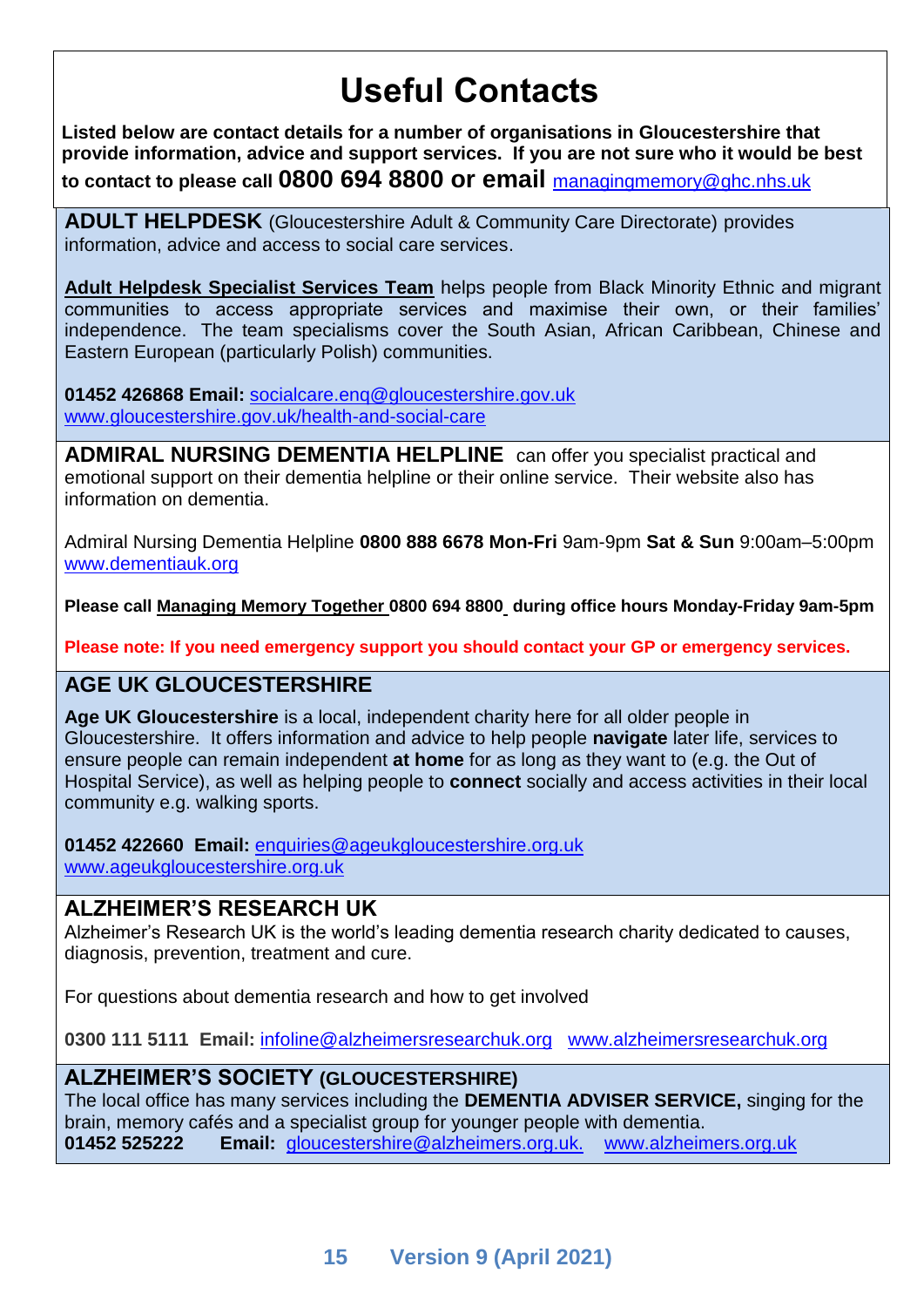## **ALZHEIMER'S SOCIETY (NATIONAL)**

Free factsheets about memory problems and dementia are available in a range of languages. Information, advice and guidance is available by contacting the Alzheimer's Society Dementia Connect Support Line. The service can also provide interpreters for people whose first language is not English.

## • Call **Dementia Connect Support Line** on **[0333 150 3456](tel:0333%20150%203456)**

**[Phone support](https://www.alzheimers.org.uk/get-support/dementia-connect-support-line)** is available seven days a week.

**Talking Point**: an on-line forum for people with dementia and their carers is available at https://www.alzheimers.org.uk/info/20013/talking\_point\_-\_our\_online\_forum

**Lasting power of attorney digital assistance service** provides telephone support to help people create and register LPAs. **[0333 150 3456](tel:0333%20150%203456) The service does not offer legal advice.**

**ATTENDANCE ALLOWANCE HELPLINE** to request claim forms.. **0800 731 0122 Forms can be downloaded from** [www.gov.uk/government/publications/attendance-allowance-claim-form](http://www.gov.uk/government/publications/attendance-allowance-claim-form)

**DEMENTIA CONNECT ONLINE DIRECTORY** An online resource managed by the **Alzheimer's Society** that allows you to find advice and information support services. Simply enter your postcode or location to find support near you. [www.alzheimers.org.uk/find-support-near-you](http://www.alzheimers.org.uk/find-support-near-you)

#### **GLOUCESTERSHIRE CARERS HUB (managed by PeoplePlus)**

Provide information advice and guidance for carers, including advice on benefits, access to carer support groups, carer training and activity sessions, carers assessment and support planning, carers counselling service, carers breaks and carers emergency scheme. Carers can sign up to receive enewsletters and are invited to training events and trips for carers.

**0300 111 9000** Mon- Fri **Email:** [carers@peopleplus.co.uk](mailto:carers@peopleplus.co.uk) [www.gloucestershirecarershub.co.uk](http://www.gloucestershirecarershub.co.uk/)

**COMMUNITY WELLBEING SERVICE** can offer one to one support for individuals and can also signpost or refer people to activities and groups available in their area.

**Cheltenham & Tewkesbury - CCP**

**0300 365 6463** glccg.ccpcommunitywellbeing@nhs.net [www.ccp.org.uk/communitywellbeing](http://www.ccp.org.uk/communitywellbeing)

----------------------------------------------------------------------------------------------------------------------------------- **Cotswolds District** - **Gloucestershire Rural Community Council 01452 528491 Email:** [Info@grcc.org.uk](mailto:Info@grcc.org.uk) [www.grcc.org.uk](http://www.grcc.org.uk/) 

----------------------------------------------------------------------------------------------------------------------------------- **Forest of Dean** - **Forest of Dean District Council 01594 812447 or 01594 812399**

**Email:** [community.connectors@fdean.gcsx.gov.uk](mailto:community.connectors@fdean.gcsx.gov.uk) [www.fdean.gov.uk/residents/health-leisure/community-wellbeing-service](http://www.fdean.gov.uk/residents/health-leisure/community-wellbeing-service)

------------------------------------------------------------------------------------------------------------------------- **Gloucester Home Group 0300 131 0024**

**Email**: [hgl.communitywellbeing.gloucester@nhs.net](mailto:hgl.communitywellbeing.gloucester@nhs.net)

[https://www.homegroup.org.uk/Care-and-Support/Our-Care-Services/Community-Wellbeing-](https://www.homegroup.org.uk/Care-and-Support/Our-Care-Services/Community-Wellbeing-Service-Gloucester)[Service-Gloucester](https://www.homegroup.org.uk/Care-and-Support/Our-Care-Services/Community-Wellbeing-Service-Gloucester)

-----------------------------------------------------------------------------------------------------------------------------------

**Stroud District - Independence Trust (Herefordshire Housing) 0345 863 8323** Email: [Referrals-CCStroud@independencetrust.co.uk](mailto:Referrals-CCStroud@independencetrust.co.uk) [www.independencetrust.co.uk](http://www.independencetrust.co.uk/)

**COMMUNITY CONNEXIONS (Community Transport Throughout Gloucestershire)** Accessible transport solutions for groups and individuals to any destination. Using minibuses and

volunteer cars driven by experienced, DBS checked, highly trained drivers. They provide door-todoor community transport, community bus routes, excursions, vehicle loan and more.

**0345 680 5029 Email:** [info@communityconnexions.org.uk](mailto:info@communityconnexions.org.uk) [www.communityconnexions.org.uk/](http://www.communityconnexions.org.uk/)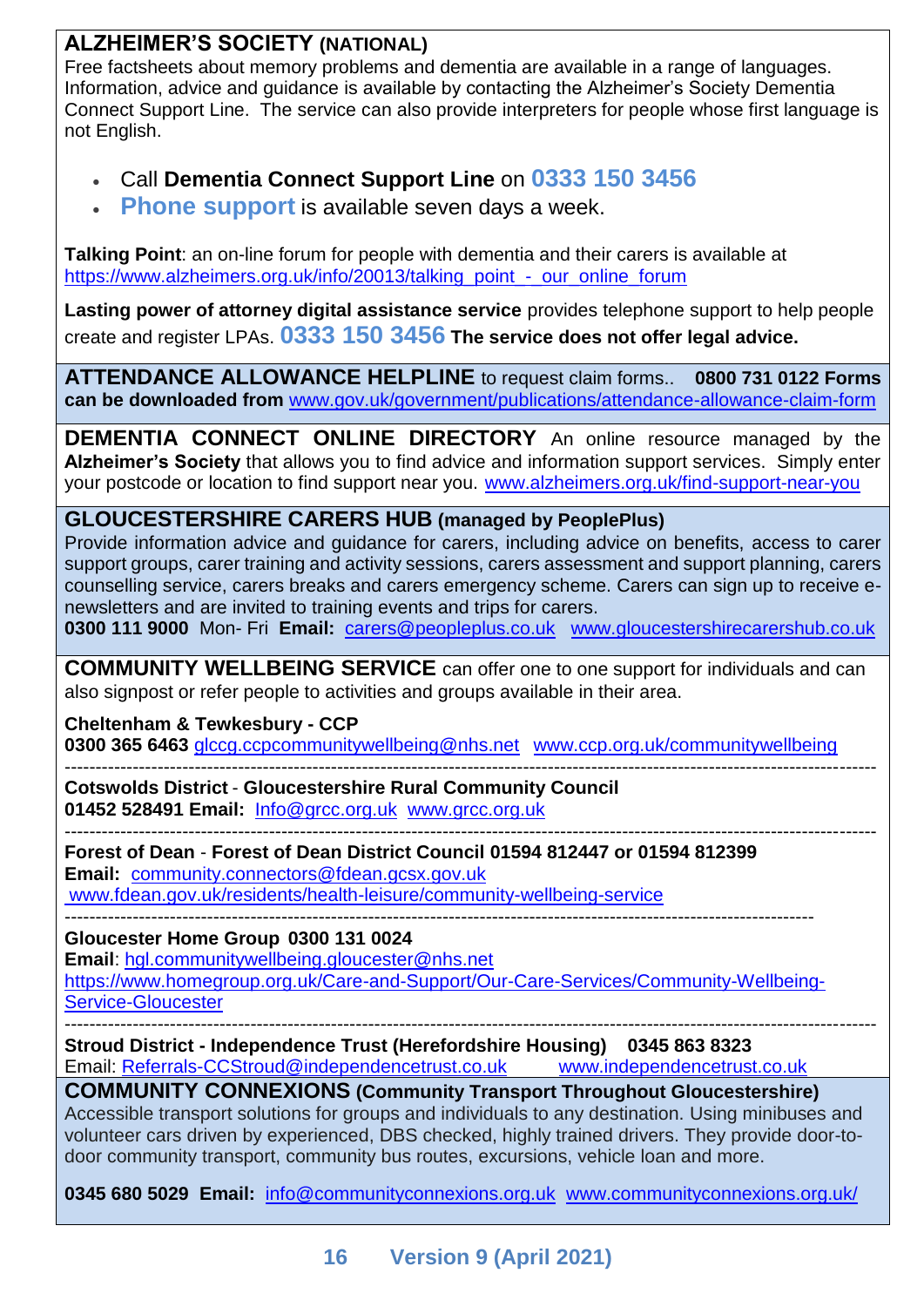#### **GLOUCESTERSHIRE FIRE AND RESCUE SERVICE – SAFE AND WELL CHECKS**

contact the fire service to request a **FREE** Home Safety Check to ensure that your household is as safe as possible from the dangers of fire and to get smoke alarms installed or checked. They can also provide specialist equipment e.g. hearing impaired alarms and linked alarms for people with memory issues.

**0800 180 4140 Email:** [home.safety@glosfire.gov.uk](http://home.safety@glosfire.gov.uk) [www.gloucestershire.gov.uk/glosfire/your](http://www.gloucestershire.gov.uk/glosfire/your-safety/safe-and-well/)[safety/safe-and-well/](http://www.gloucestershire.gov.uk/glosfire/your-safety/safe-and-well/)

**HEALTHWATCH Gloucestershire** supports people to have a voice and influence the delivery and design of local health and social care services.

**0800 652 5193 Email:**[info@healthwatchgloucestershire.co.uk.](mailto:info@healthwatchgloucestershire.co.uk) [www.healthwatchgloucestershire.co.uk](http://www.healthwatchgloucestershire.co.uk/)

LET'S TALK may be able to help if you are feeling stressed, anxious or depressed.

The service is part of the Gloucestershire Health & Social Care NHS Foundation Trust Mental Health Intermediate Care Team, which offers nursing and therapy in primary care to people older than 18 in Gloucestershire, with depression and/or anxiety. They offer talking therapy treatments through courses, one to one telephone support and face to face individual support. To discuss the best treatment and support for your situation contact

**0800 073 2200 Email:** [2gnft.talk2gether@nhs.net](mailto:2gnft.talk2gether@nhs.net)[www.letstalkglos.nhs.uk](http://www.letstalkglos.nhs.uk/)

**Mindsong** is a Gloucestershire charity supporting people with dementia and their carers through music and music therapy. Our Music Therapy at Home service is for people with more advanced dementia, living and being cared for at home. Music therapy can support wellbeing, isolation, engagement and communication. Carers benefit too. If you would like to find out more, please contact us on: **01684 219966 Email:** [admin@mindsong.org.uk](mailto:admin@mindsong.org.uk)

**PALS** (Patient Advice and Liaison Service) is a confidential service to help people who are having problems with local health services and to provide health service information.

**0800 0151 548** <https://ghc.nhs.uk/get-in-touch/give-us-views/>

**POHWER ADVOCACY** provide advocacy services for people who live in Gloucestershire. POhWER is there for anyone who needs information, advice support and advocacy. They will empower people to have a voice, make choices, enforce their rights. They provide a range of advocacy roles.. To find out more contact

**0300 003 1162 Minicom**-**0300 456 2364 Text** – send the word 'powher' with your name and number to **81025 Email** [glosadvocacy@pwer.net](mailto:glosadvocacy@pwer.net) [www.pohwer.net](http://www.pohwer.net/)

**Young Dementia UK** is a national information and support charity focusing specifically on youngonset dementia. Created with and for younger people, families, friends and supporters.

**01993 776295 Email:** [mail@youngdementiauk.org](mailto:mail@youngdementiauk.org) [www.youngdementiauk.org](http://www.youngdementiauk.org/)

**Your Circle** a website managed by Gloucestershire County Council that provides information about services in the county to help people stay independent, safe and well. This includes information on home care, care homes, health and social care organisations as well as local groups and activities.

[www.yourcircle.org.uk](http://www.yourcircle.org.uk/) Any questions **Email:** [yourcircle@gloucestershire.gov.uk](mailto:yourcircle@gloucestershire.gov.uk)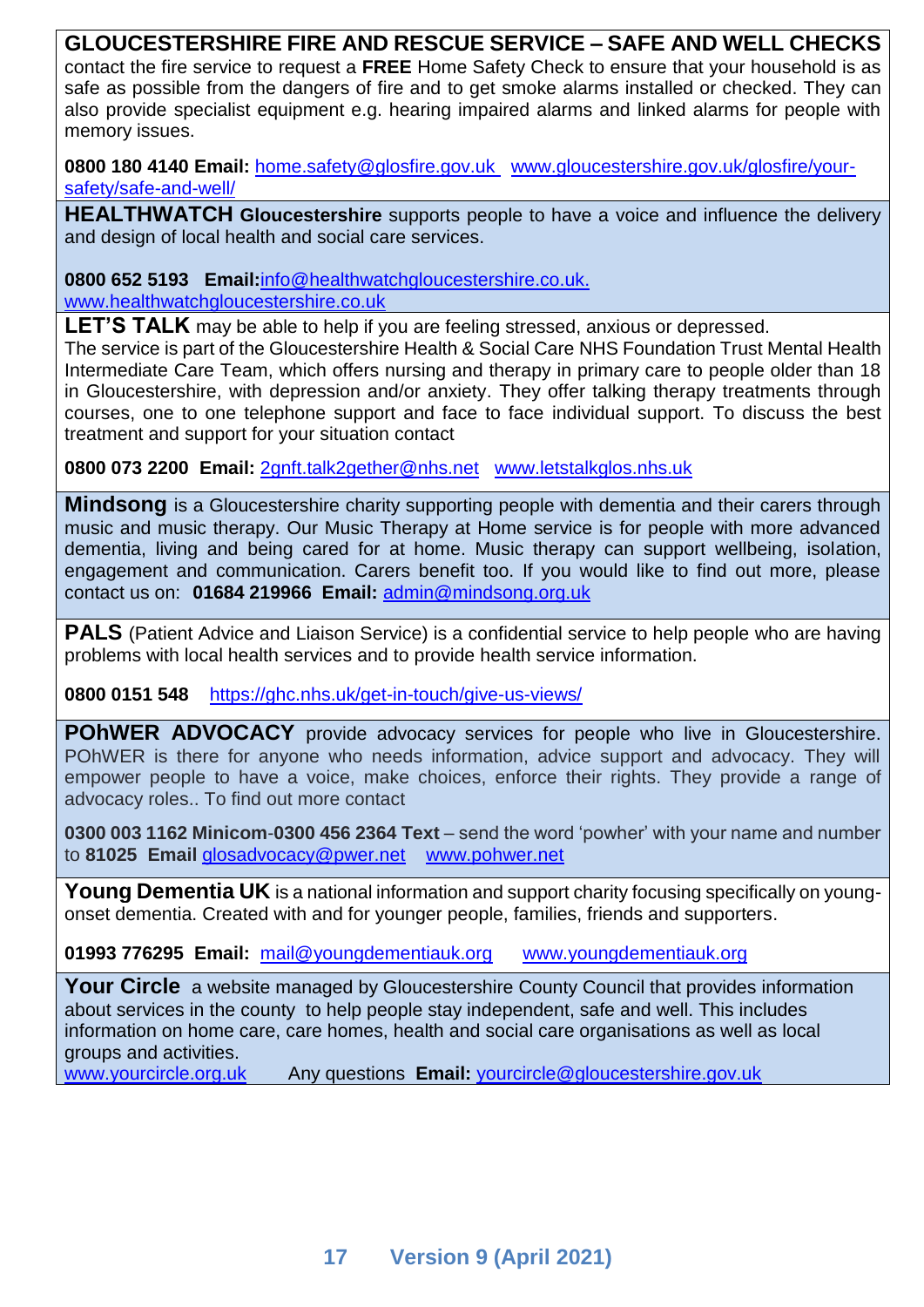# **Local Group Information Sessions Managing Memory Together**

**FOR FAMILY AND FRIENDS THAT SUPPORT SOMEONE WITH DEMENTIA (These sessions are also available online)**

| <b>Understanding Dementia</b><br>• Symptoms of dementia<br>The different types of dementia<br>How dementia is diagnosed<br>$\bullet$<br>Treatments available for dementia            | <b>The Brain and Behaviour</b><br>What it feels like to have dementia<br>$\bullet$<br>How feelings lead to behaviours<br>$\bullet$<br>What responses may be useful/not<br>useful   |
|--------------------------------------------------------------------------------------------------------------------------------------------------------------------------------------|------------------------------------------------------------------------------------------------------------------------------------------------------------------------------------|
| <b>Positive Communication</b><br>in<br>Communication<br>everyday<br>used<br>situations<br>• How communication is affected for the<br>person with dementia<br>• Help in communicating | Each session lasts two and a half hours<br>with a break for refreshments.<br>Online sessions are less than two hours<br>Help is available to cover travel and care<br><b>costs</b> |
| WITH EARLY STAGE DEMENTIA AND<br><b>FOR</b><br>PEOPLE                                                                                                                                | <b>FOR FAMILY</b>                                                                                                                                                                  |

| <b>FRIENDS THAT SUPPORT THEM</b>          |                                       |  |  |
|-------------------------------------------|---------------------------------------|--|--|
| <b>Living Well With Dementia Part One</b> | Living Well With Dementia Part Two    |  |  |
| • What we know about dementia             | Impact of diagnosis                   |  |  |
| • How dementia affects you                | Adjustments and choices<br>$\bullet$  |  |  |
| • Treatments available                    | • Practical ideas to cope with change |  |  |
| • What helps people with dementia         | Keeping well                          |  |  |

•

# **To find out more and to book places please telephone Managing Memory Together 0800 694 8800 or email**  [managingmemory@ghc.nhs.uk](mailto:2gnft.managingmemory2g@nhs.net)